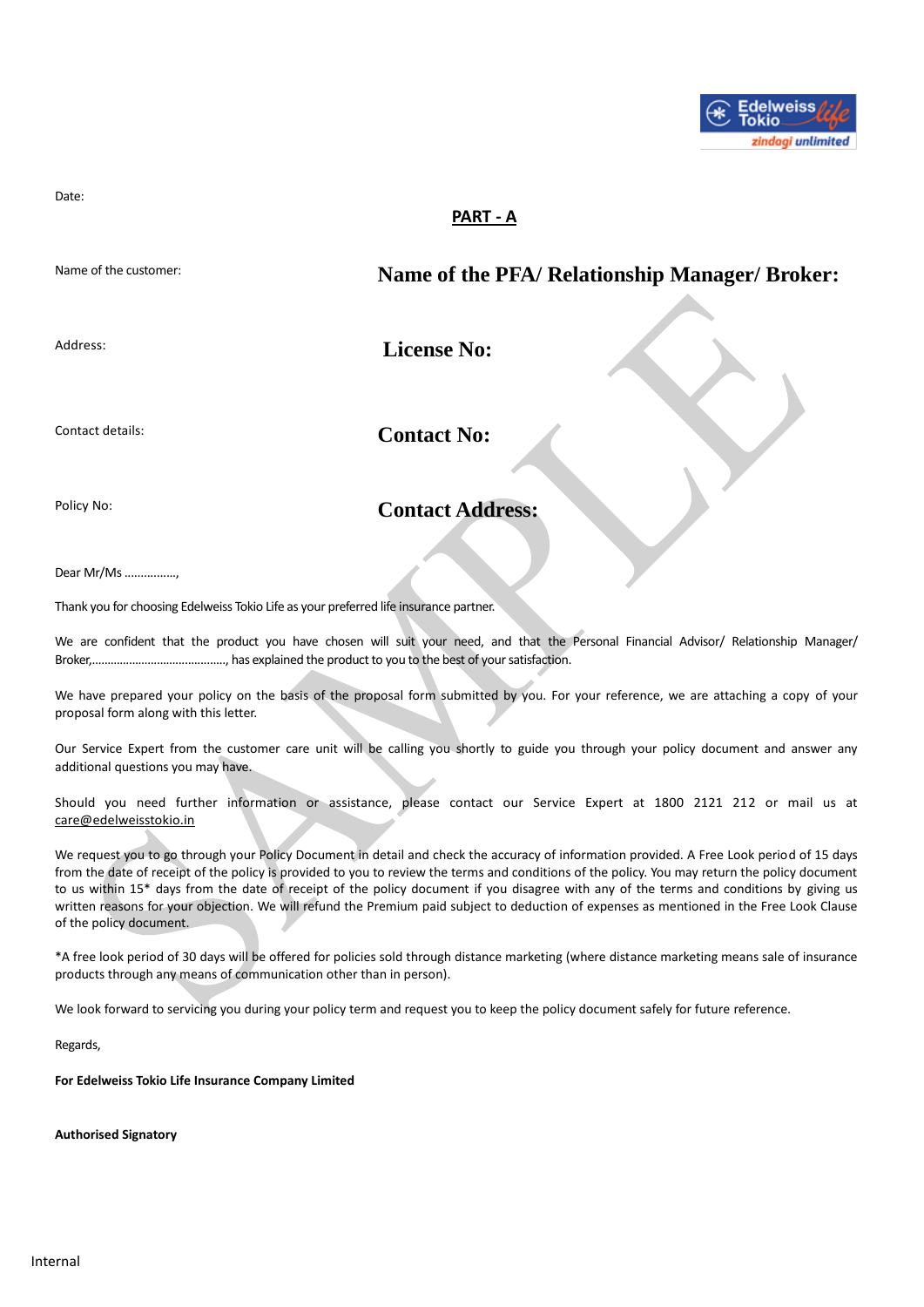# **Edelweiss Tokio Life Insurance Company Limited 6 th Floor, Tower 3, Wing 'B', Kohinoor City, Kirol Road, Kurla (W), Mumbai 400070**

# **Edelweiss Tokio Life – Income Benefit Rider (An Individual, Non-Linked, Non-Par, Pure Risk Premium, Life Insurance Rider)** UIN NO: 147B015V01

### **POLICY PREAMBLE**

Edelweiss Tokio Life Insurance Company Limited has received a Proposal, Declaration along with Statements and the first premium from You. Both You and the Company have accepted that the said Proposal, Declaration along with Statements, reports or other documents are the basis of this contract of insurance and in consideration of and subject to receipt of due premiums as stated in the Policy Schedule, we have entered into this Policy with You which is the legal contract between You and the Company and is subject to the Terms & Conditions as stated in this Policy.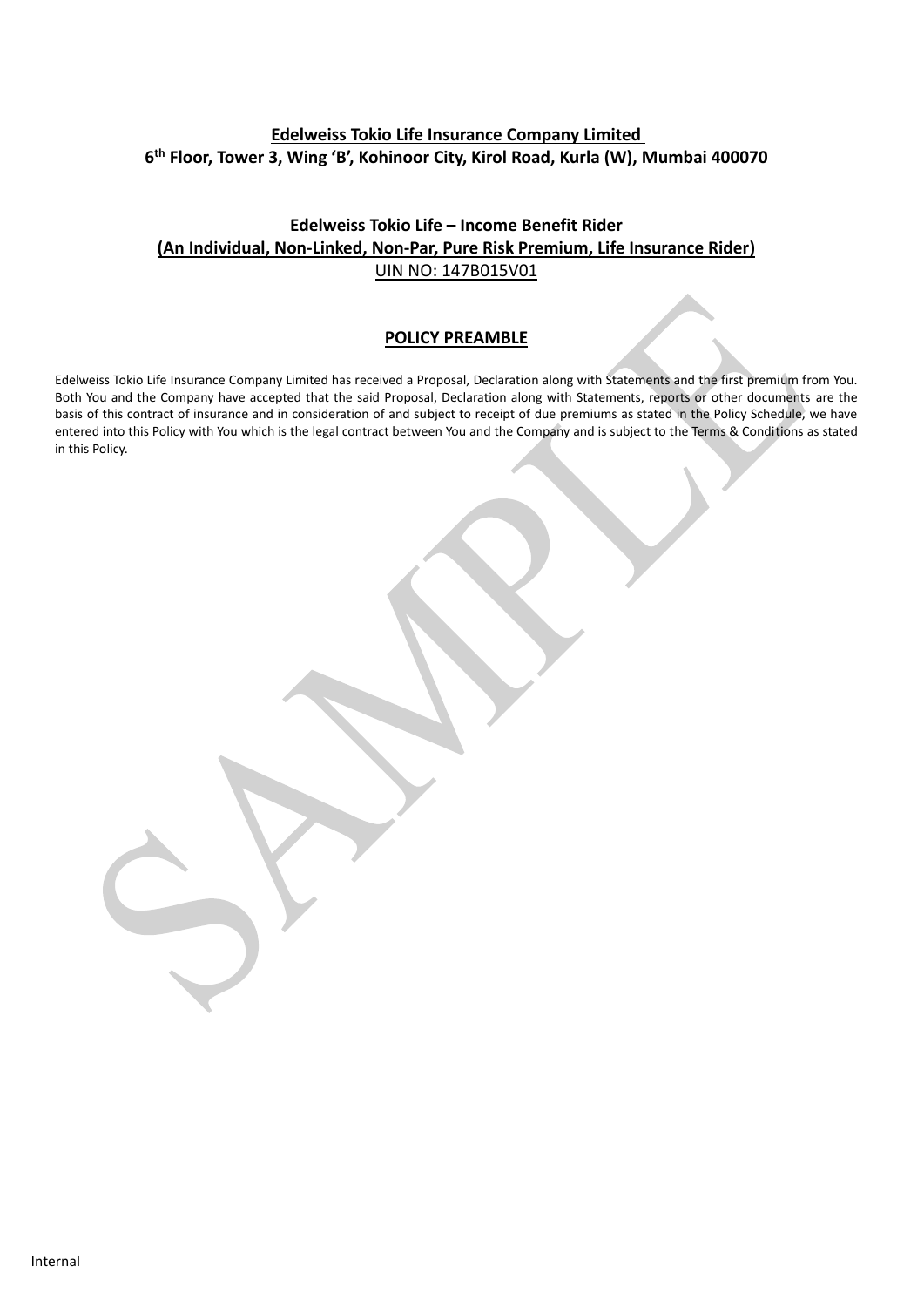### **POLICY SCHEDULE**

| <b>Policy Number</b>                                                      |  | Rider Name & UIN No |                      |        |     |  |              |
|---------------------------------------------------------------------------|--|---------------------|----------------------|--------|-----|--|--------------|
|                                                                           |  |                     |                      |        |     |  |              |
|                                                                           |  |                     |                      |        |     |  |              |
| Name of the Policyholder                                                  |  | Date of Birth       |                      | Gender |     |  | Age          |
|                                                                           |  |                     |                      |        |     |  |              |
|                                                                           |  |                     |                      |        |     |  |              |
| <b>Address</b>                                                            |  |                     |                      |        |     |  |              |
|                                                                           |  |                     |                      |        |     |  |              |
| Name of the Life Insured                                                  |  | Date of Birth       |                      | Gender | Age |  | Age Admitted |
|                                                                           |  |                     |                      |        |     |  |              |
|                                                                           |  |                     |                      |        |     |  |              |
| Name of the Nominee<br>Name of the Appointee (in case nominee is a minor) |  |                     |                      |        |     |  |              |
|                                                                           |  |                     |                      |        |     |  |              |
|                                                                           |  |                     | <b>Rider Details</b> |        |     |  |              |
| <b>Risk Commencement Date</b>                                             |  |                     |                      |        |     |  |              |
| <b>Policy Commencement Date</b>                                           |  |                     |                      |        |     |  |              |
| <b>Rider Term</b>                                                         |  |                     |                      |        |     |  |              |
| Rider Premium Paying Term                                                 |  |                     |                      |        |     |  |              |
| Premium Frequency                                                         |  |                     |                      |        |     |  |              |
| <b>Modal Premium</b>                                                      |  | Rs.                 |                      |        |     |  |              |
| <b>Annualized Premium</b><br>Rs.                                          |  |                     |                      |        |     |  |              |
| Modal Premium plus                                                        |  | Rs.                 |                      |        |     |  |              |
| Applicable Taxes                                                          |  |                     |                      |        |     |  |              |
| Date/month<br>Premium Due Date(s)                                         |  |                     |                      |        |     |  |              |
| Last Premium Due Date                                                     |  |                     |                      |        |     |  |              |
| Rider Maturity Date                                                       |  |                     |                      |        |     |  |              |

### **BENEFIT INFORMATION**

Rider Sum Assured : Rs. Sum Assured

Consolidated Stamp duty paid: Rs.<< POL-STMP-DUTY-AMT>>/- paid by Pay order, vide Mudrank receipt no: **\_\_\_\_\_\_** dated **\_\_\_\_\_\_\_\_\_\_\_**

**For and on behalf of "Edelweiss Tokio Life Insurance Company Ltd"** 

### **Authorised Signatory**

We request you to go through the Policy in detail and check for the accuracy of information provided in the Policy and return the Policy document to Us for correcting the discrepancies if any.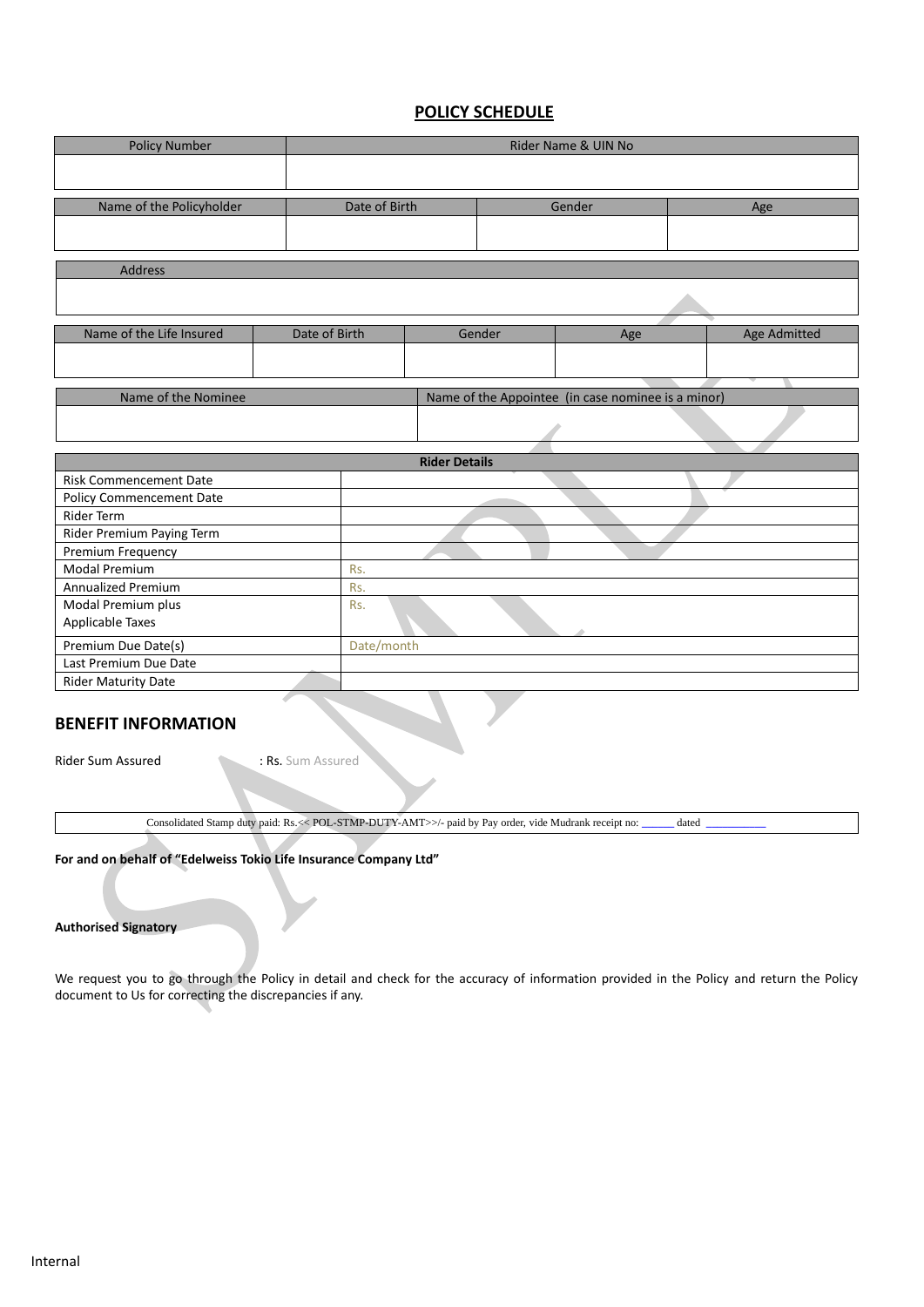# **PART – B**

# **DEFINITIONS**

| <b>Defined Term</b>              | <b>Meaning</b>                                                                                                                                                                                                                                                                                                                                                                                                                                                          |
|----------------------------------|-------------------------------------------------------------------------------------------------------------------------------------------------------------------------------------------------------------------------------------------------------------------------------------------------------------------------------------------------------------------------------------------------------------------------------------------------------------------------|
| Age:                             | age of the Life Insured at last birthday.                                                                                                                                                                                                                                                                                                                                                                                                                               |
| Appointee:                       | the person named in the Schedule who will accept and hold in trust all amounts payable under the<br>Policy on behalf of the Nominee if the Nominee is less than Age 18 on the date of payment.                                                                                                                                                                                                                                                                          |
| <b>Death Benefit:</b>            | means the benefit, agreed at the inception of the Policy, which is payable on death of the Life Insured.                                                                                                                                                                                                                                                                                                                                                                |
| <b>Grace Period:</b>             | Means the time granted from the due date for the payment of premium, without any penalty/late fees,<br>during which the policy is considered to be in-force.                                                                                                                                                                                                                                                                                                            |
| <b>IRDA of India:</b>            | Insurance Regulatory and Development Authority of India.                                                                                                                                                                                                                                                                                                                                                                                                                |
| Life Insured:                    | the person named in the Schedule whose life is insured under this Policy.                                                                                                                                                                                                                                                                                                                                                                                               |
| <b>Nominee:</b>                  | the person specified in the Schedule nominated in accordance with the Section 39 of the Insurance Act,<br>1938, as amended by The Insurance laws (Amendment) Ordinance, 2014.                                                                                                                                                                                                                                                                                           |
| Policy:                          | means insurance contract as evidenced by the Policy Document                                                                                                                                                                                                                                                                                                                                                                                                            |
| <b>Policy Commencement Date:</b> | the date as shown in the Policy Schedule from which the Policy Anniversaries, Policy Term, Policy Years,<br>and Premium Due Dates are determined.                                                                                                                                                                                                                                                                                                                       |
| <b>Policy Document</b>           | means this document, any endorsements issued by Us, the Schedule and the application                                                                                                                                                                                                                                                                                                                                                                                    |
| <b>Revival:</b>                  | means restoration of the policy, which was discontinued due to the non-payment of premium, by Us<br>with all the benefits.                                                                                                                                                                                                                                                                                                                                              |
| Rider:                           | Edelweiss Tokio Life - Income Benefit Rider issued by Us and appended to the Policy of Base Plan.                                                                                                                                                                                                                                                                                                                                                                       |
| <b>Rider Premium:</b>            | the premium payable for the Rider as specified in the Schedule.                                                                                                                                                                                                                                                                                                                                                                                                         |
| <b>Rider Term:</b>               | the term in years between the date of Policy commencement and expiry of the Policy. In case the Rider<br>is opted on a Base Plan Anniversary subsequent to the Risk Commencement Date of the Base Plan, the<br>Rider Term would be equal to the remaining Base Plan Term. However, in case the entry age plus Base<br>Plan Term is beyond 70 years, the Rider Term will be 70 years less entry age.                                                                     |
| <b>Premium Paying Term:</b>      | the term in years during which the Premiums are required to be paid under the Policy. In case the Rider<br>is opted on a Base Plan Anniversary subsequent to the Risk Commencement Date of the Base Plan, the<br>rider premium paying term will be equal to remaining premium payment term of the Base Plan.<br>However, in case the entry age plus Base Plan Premium Paying Term is beyond 70 years, the Rider<br>premium paying term will be 70 years less entry age. |
| <b>Proposal Form:</b>            | the signed, dated application form and any accompanying declarations or statements submitted to Us.                                                                                                                                                                                                                                                                                                                                                                     |
| <b>Risk Commencement Date:</b>   | the date on which Your rights, benefits and risk cover begin, as shown in the Policy Schedule.                                                                                                                                                                                                                                                                                                                                                                          |
| Surrender:                       | complete withdrawal or termination of the Policy.                                                                                                                                                                                                                                                                                                                                                                                                                       |
| <b>Surrender Value:</b>          | means an amount, if any, that becomes payable in case of surrender of the Policy.                                                                                                                                                                                                                                                                                                                                                                                       |
| We/Our/Us/Company:               | Edelweiss Tokio Life Insurance Company Limited.                                                                                                                                                                                                                                                                                                                                                                                                                         |
| You/ Your:                       | the policyholder named in the Schedule.                                                                                                                                                                                                                                                                                                                                                                                                                                 |

**Interpretation:** In this Policy document, where appropriate, references to the singular will include references to the plural and references to one gender will include references to the other.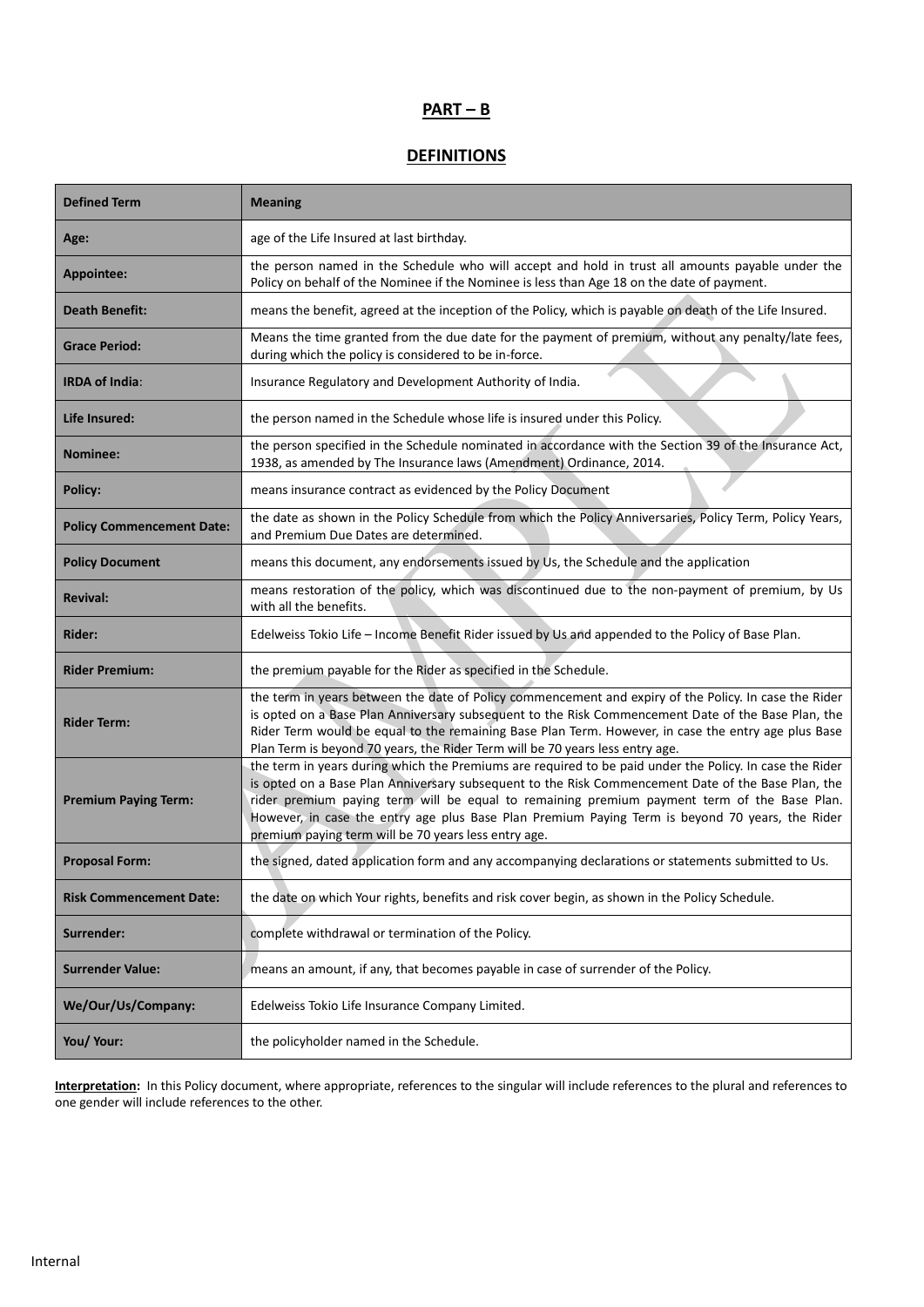# **PART – C**

### **BENEFITS**

| <b>Death Benefit:</b>                                                                                                                                                                     |                                                                                                                                                                                                                                                                    |
|-------------------------------------------------------------------------------------------------------------------------------------------------------------------------------------------|--------------------------------------------------------------------------------------------------------------------------------------------------------------------------------------------------------------------------------------------------------------------|
| When payable                                                                                                                                                                              | <b>Amount Payable</b>                                                                                                                                                                                                                                              |
| On Death of the Life Insured when the Base Plan and this                                                                                                                                  | A monthly death benefit amount equal to 1% of sum assured would be paid                                                                                                                                                                                            |
| Rider are in force, we will Pay:                                                                                                                                                          | for the next 150 months.                                                                                                                                                                                                                                           |
| In case of death due to suicide within 12 months from<br>the date of commencement of risk under the rider<br>coverage or from the date of revival of the rider<br>coverage, as applicable | The nominee or beneficiary of the policyholder shall be entitled to at least<br>80% of the total premiums paid till the date of death or the surrender value<br>available as on the date of death whichever is higher, provided the rider<br>coverage is in force. |

| Survival Benefit:                                    |                      |  |
|------------------------------------------------------|----------------------|--|
| On the Life Insured surviving the Term of the Rider: | No amount is payable |  |

#### **Specific Rider Terms & Conditions:**

- 1. The benefits under the Rider which is in force shall be available for the Rider Term.
- 2. If you opt for the Rider on a Base Plan Anniversary subsequent to the Risk Commencement Date of the Base Plan, the Rider Term would be equal to the remaining Base Plan Term and the rider premium paying term will be equal to remaining premium payment term of the Base Plan. However, in case the entry age plus Base Plan Term and/or entry age plus Base Plan Premium Paying Term is beyond 70 years, the Rider Term and/or rider premium paying term will be 70 years less entry age.
- 3. Termination of the Rider: The Rider shall terminate immediately and automatically on the occurrence of the earliest of the following:
	- (i) The Life Insured's death;
	- (ii) The expiry of the Rider Term;
	- (iii) The Base Plan being terminated, discontinued or becoming paid-up;
	- (iv) The Rider being terminated, discontinued separately;
	- (v) On payment of the claim under the Rider.

#### **Grace Period:**

If We do not receive the Premium in full by the premium due date, then We will allow a Grace period which is same as allowed under the base plan to which this Rider is appended to, during which You must pay the Premium due in full. The benefits under the Rider will continue to apply during the Grace Period.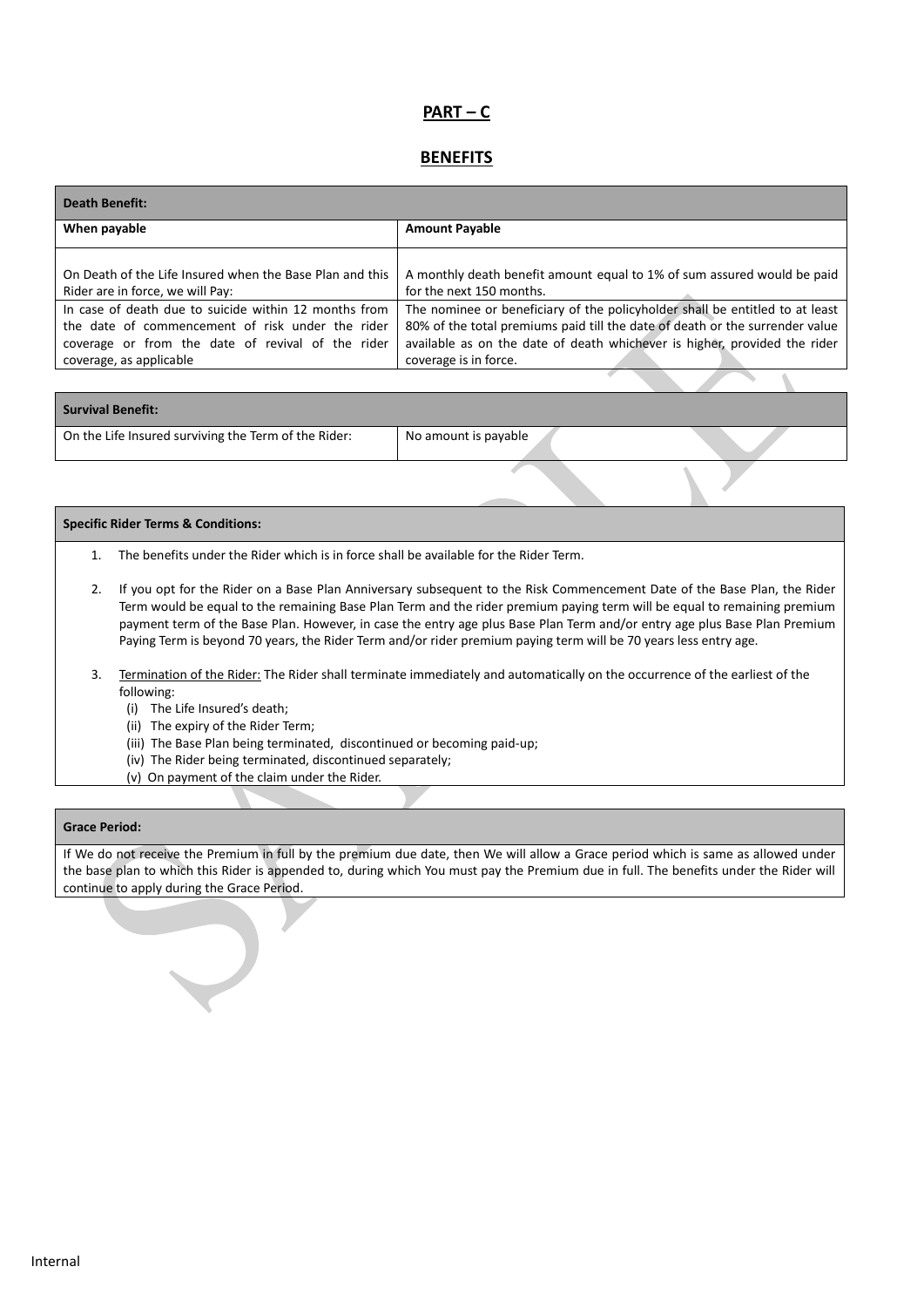### **PART D**

| <b>Surrender Benefit:</b>     |                                                                                                                                                                                                                 |
|-------------------------------|-----------------------------------------------------------------------------------------------------------------------------------------------------------------------------------------------------------------|
| <b>Premium Payment Option</b> | Surrender Value payable                                                                                                                                                                                         |
| Regular Pay                   | <b>NIL</b>                                                                                                                                                                                                      |
| Single Pay                    | Single Premium including extra premium for substandard lives, if any * 70% * Number of remaining<br>complete months of rider term / Total Rider Term in months                                                  |
| Limited Pay                   | 70% * [Total Premium paid including less {Total Premium payable including extra premium for<br>substandard lives, if any $*$ (Number of completed months of rider term $+1$ ) / Total Rider Term in<br>months}] |
| $\cdots$ $\cdots$             |                                                                                                                                                                                                                 |

*Note - Single Premium or Total Premium excludes extra premium for substandard lives, if any.* 

*You may surrender/discontinue the Rider alone OR along with the Base Plan. If the Rider is surrendered/ discontinued alone, then the*  benefits under the Base Plan shall continue for the remainder of the Base Plan Term. If the Rider is surrendered, it cannot be re-attached *to the Base Plan.*

### **Revival:**

If You have discontinued paying the Premium under the Base Plan and the Rider, then the Rider will automatically lapse along with the Base Plan and it can be revived only in accordance with the terms of the Base Plan.

If you have discontinued paying only the Rider Premium, the Rider will automatically lapse and the Rider cannot be revived in future. Any revival of rider will be considered along with the revival of the base plan, and not in isolation.

### **Free look Period:**

The Free look Clause is same as mentioned in the policy contract of Base Plan to which this Rider is appended to.

#### **Loan under the Policy:**

Loans are not allowed under this Policy.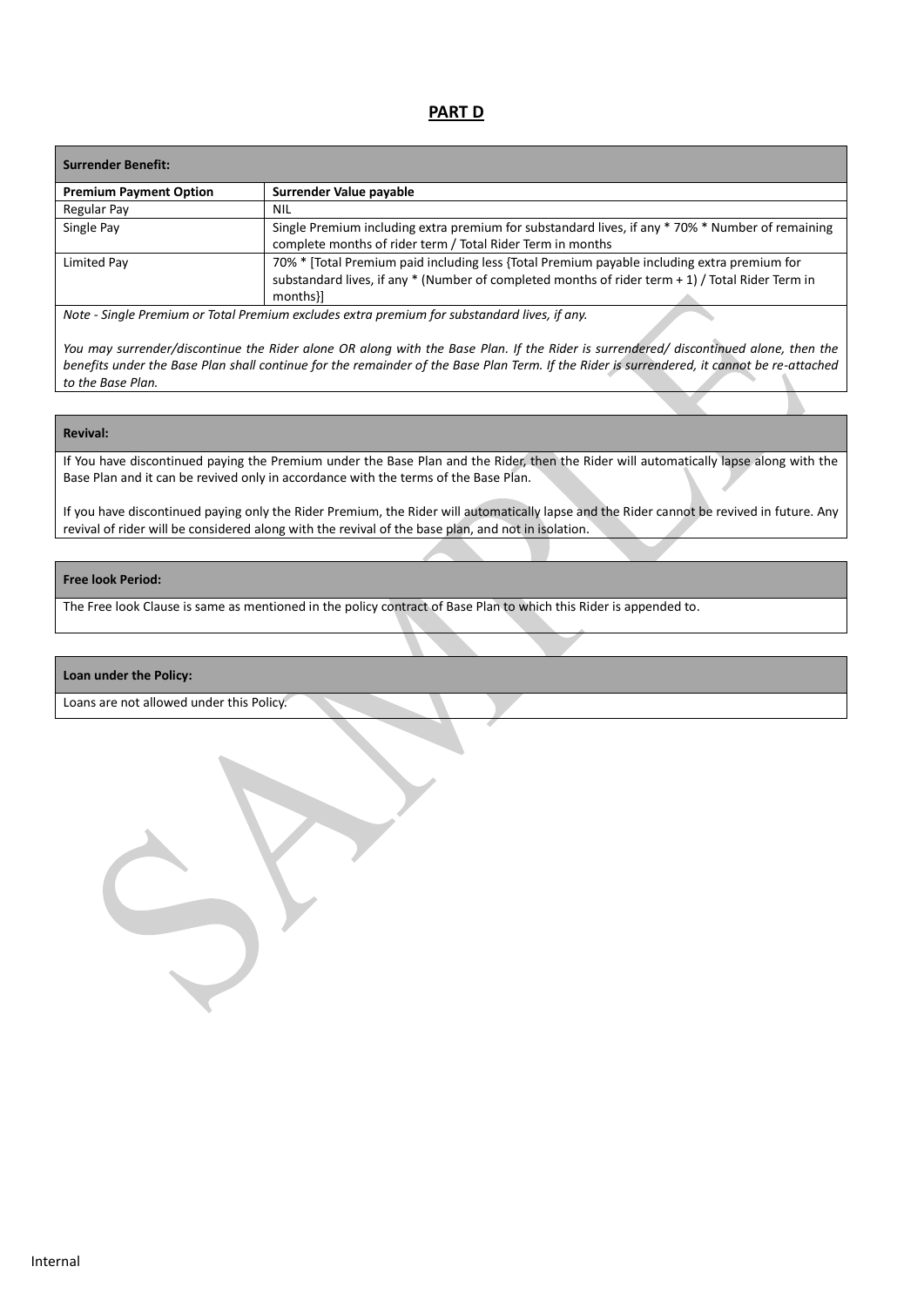**PART E**

Not Applicable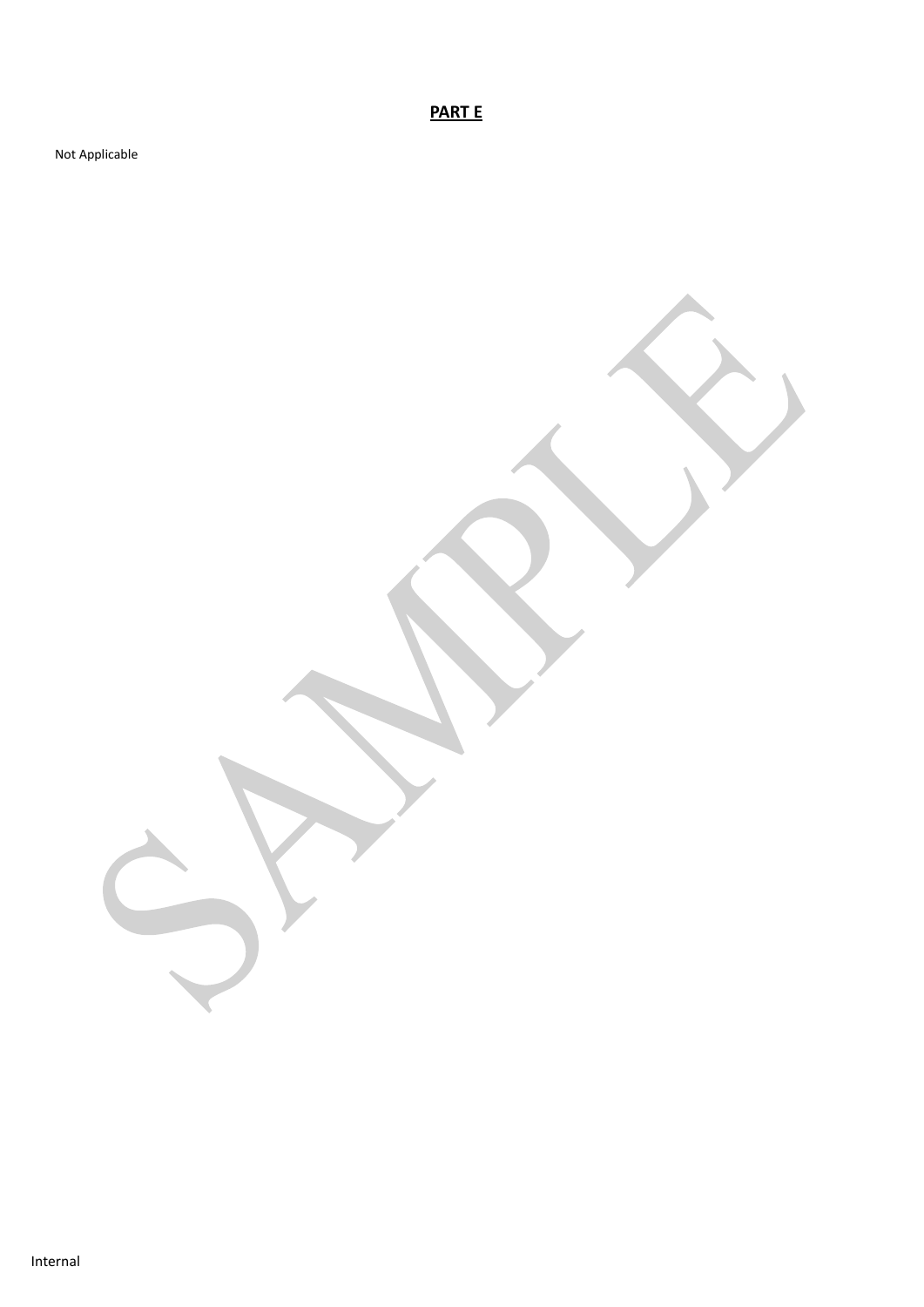## **PART – F**

# **GENERAL TERMS AND CONDITIONS**

All the general Terms and conditions like Claim Procedure, Nomination, Assignment, Validity/ Non-disclosure, etc will be same as mentioned in the policy contract of Base Plan to which this Rider is appended to.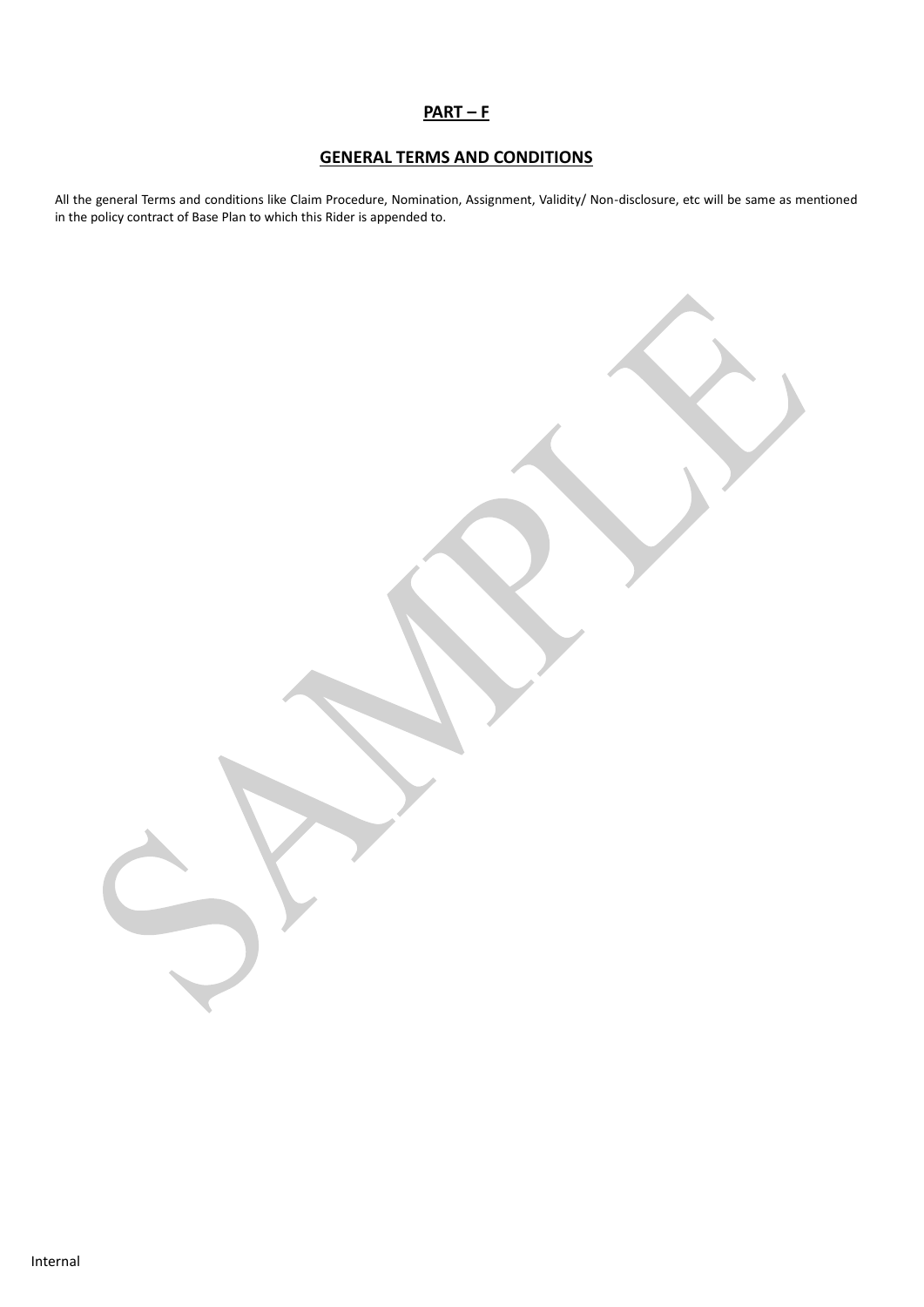## **PART - G**

**Grievance Redressal Mechanism:** We have established a Grievance Redressal Mechanism to assist in the resolution of any complaint, grievance or dispute in respect of the Policy. You are requested to submit your written complaint at any of the below mentioned touch points:

### **Step 1:**

- Toll free customer care number: 1-800-2121-212 (9:00 am to 9:00 pm, 7 days a week).
- Email us at: complaints@edelweisstokio.in [/ care@edelweisstokio.in](mailto:care@edelweisstokio.in)
- Write to us at: Customer Care, Edelweiss Tokio Life Insurance Company Ltd, 6<sup>th</sup> Floor, Tower 3, Wing 'B', Kohinoor City, Kirol Road, Kurla (W), Mumbai – 400070.
- You can lodge your grievance/complaint at any of our branches/offices

### **Step 2:**

If you do not receive any resolution to your complaint within a period of 2 weeks or if the response is not as per your expectations, please feel free to contact our Grievance Redressal Officer, at any of the below touch points:

- +91-22-71013322 (Between 10 am to 7 pm on Monday to Friday, except public holidays).
- [GRO@edelweisstokio.in](mailto:GRO@edelweisstokio.in)
- Write to us at: Customer Care, Edelweiss Tokio Life Insurance Company Limited, 6<sup>th</sup> Floor, Tower 3, Wing 'B', Kohinoor City, Kirol Road, Kurla (W), Mumbai 400070.

### **Step 3:**

If you are not satisfied with the response of the GRO or do not receive a response from us within 14 days, you may approach the Grievance Cell of Insurance Regulatory and Development Authority of India (IRDAI'') on the following contact details:

- IRDAI Grievance Call Centre (IGCC) Toll free No: 155255
- Email ID: complaints@irda.gov.in
- Register online at: http://www.igms.irda.gov.in/

Address for communication for complaints by fax/paper:

Consumer Affairs Department Insurance Regulatory and Development Authority of India Sy. No. 115/1 Financial District Nanakramguda Gachibowli

Hyderabad – 500 032, Telangana Fax No: 91- 40 – 20204000

If the complaint/grievance has still not been resolved You may any time approach the office of the Insurance Ombudsman established by the Central Government of India. The list of the Ombudsman with their addresses has been given below:

| Office of the Insurance Ombudsman,     | Office of the Insurance Ombudsman,                      |
|----------------------------------------|---------------------------------------------------------|
| Jeevan Prakash Building, 6th floor,    | 2 <sup>nd</sup> Floor, Janak Vihar Complex,             |
| Tilak Marg, Relief Road,               | 6, Malviya Nagar, Opp. Airtel Office, Near New Market,  |
| AHMEDABAD-380 001.                     | <b>BHOPAL-462 003.</b>                                  |
| Tel.: 079-25501201/02/05/06            | Tel.:- 0755-2769201/9202                                |
| Fax: 079-27546142                      | Fax: 0755-2769203                                       |
| Email: bimalokpal.ahmedabad@ecoi.co.in | Email: bimalokpal.bhopal@ecoi.co.in                     |
| Office of the Insurance Ombudsman      | Office of the Insurance Ombudsman,                      |
| 62, Forest Park,                       | SCO No.101-103, 2nd Floor, Batra Building, Sector 17-D, |
| BHUBANESHWAR-751 009.                  | CHANDIGARH-160 017.                                     |
| Tel.: 0674-2596455/2596461             | Tel.: 0172-2706196/2706468                              |
| Fax: 0674-2596429                      | Fax: 0172-2708274                                       |